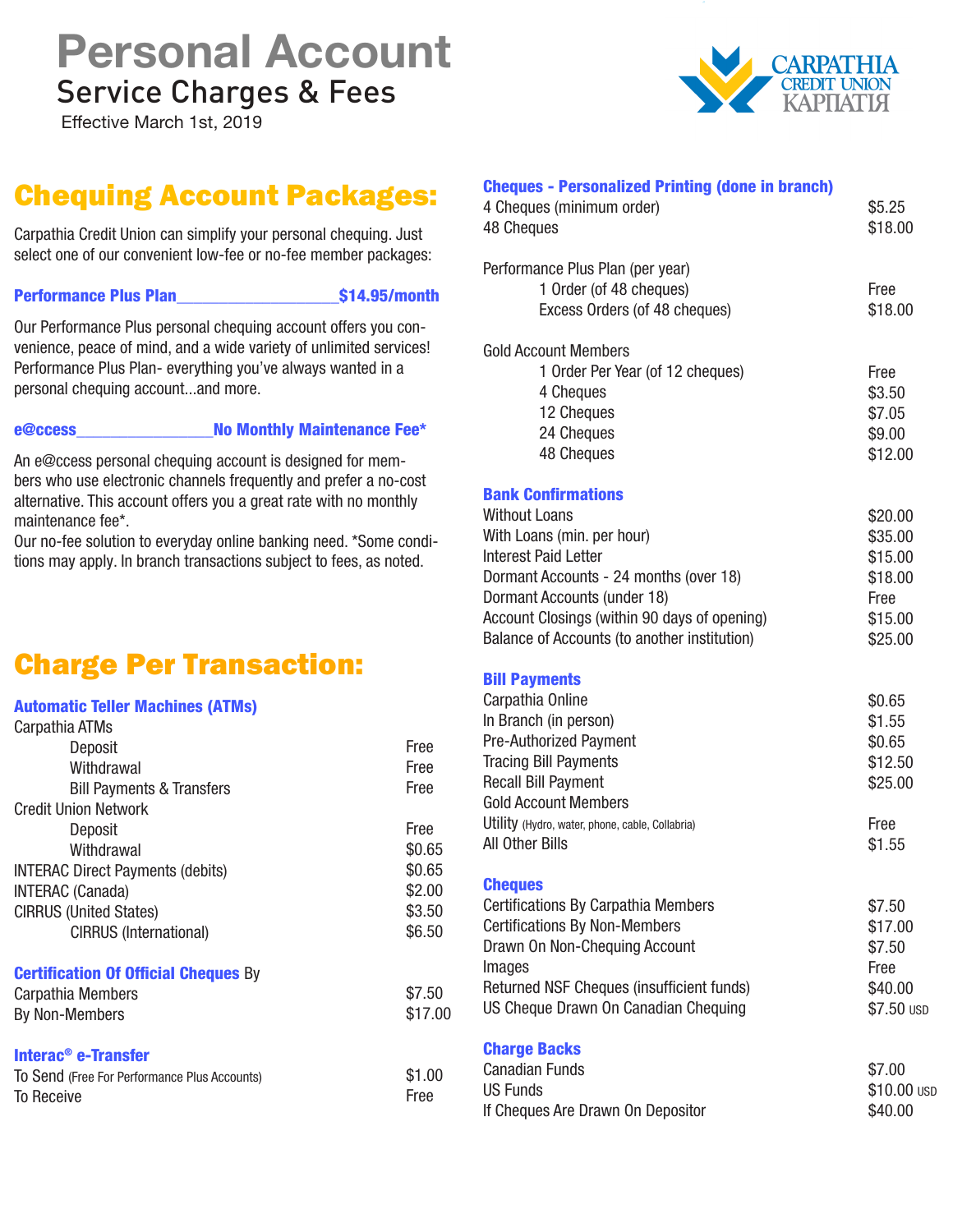# Service Charges & Fees **Personal Account**

Effective March 1st, 2019

Variable Rate Withdrawal



| <b>Mailing Of Savings Statements (per year)</b><br>In Canada<br>Outside Canada                                                                                                              | \$30.00<br>\$42.00              |
|---------------------------------------------------------------------------------------------------------------------------------------------------------------------------------------------|---------------------------------|
| <b>Money Orders/Bank Draft</b><br>Canadian Funds<br>US Funds (via bank draft only)<br>Tracing Money Orders & US Bank Drafts                                                                 | \$6.50<br>\$6.50 USD<br>\$25.00 |
| <b>Monthly Management/Administration</b><br><b>Regular Chequing Accounts</b><br>All US Accounts<br><b>Gold Account Members</b>                                                              | \$2.00<br>\$2.00 USD<br>Free    |
| <b>Monthly Statements</b> (other than regular chequing accounts)<br><b>Obtained Online</b><br>Mailing - Savings Account (per month)<br>Manual Printing (per page)                           | <b>Free</b><br>\$2.50<br>\$2.50 |
| <b>TFSAs (Tax Free Savings Accounts)</b><br>Early Withdrawals (in whole or in part)<br>assessed on a per member basis (subject to penalties and/or loss of earning)<br><b>Transfers Out</b> | \$50.00                         |

\$5.00



#### **Loan / Mortgage Payments**

| eTransfer in or Me 2 Me<br><b>Automatically From Carpathia Account</b><br><b>NSF Loan Payments</b><br><b>Returned Automatic Payments</b><br>Draft Or Money Order Traces<br>Set Up CAFT From Another FI<br><b>CAFT Loan Payment Retries</b><br><b>Skip Payment</b>                                                                               | Free<br>Free<br>\$40.00<br>\$5.00<br>\$25.00<br>\$25.00<br>\$40.00<br>\$10.00 |
|-------------------------------------------------------------------------------------------------------------------------------------------------------------------------------------------------------------------------------------------------------------------------------------------------------------------------------------------------|-------------------------------------------------------------------------------|
| <b>Record Search of Vouchers</b><br><b>Current Month</b><br>Less Than 90 Days (but more than 32)<br>Over 90 Days (Per Hour - Minimum \$15.00)<br>Over 90 Days (Per Copy)                                                                                                                                                                        | Free<br>\$2.25 ea<br>\$45.00<br>\$2.00                                        |
| <b>Debits</b><br>From Chequing (Free for Gold Account Holders)<br>(no waiver of service fee for compensating balances)<br>From Savings (Free for Gold Account Holders)                                                                                                                                                                          | \$0.65<br>\$0.65                                                              |
| (no waiver of service fee for compensating balances)<br>From Investment Savings (one free, per month)<br>From Xtreme Savings (one free, per month)<br><b>Interac Direct Payments</b>                                                                                                                                                            | \$1.50<br>\$5.00<br>\$0.65                                                    |
| <b>Withdrawals</b><br>From Chequing<br><b>From Savings</b><br>From Investment Savings (one free per month)<br><b>From US Accounts</b><br>From Xtreme Savings (one free per month)                                                                                                                                                               | \$0.65<br>\$0.65<br>\$1.50<br>\$1.00 USD<br>\$5.00                            |
| <b>Registered Products</b><br>RRIF Payments (manual) *FREE if credited to a Carpathia Credit Union<br>RRSP Early Redemption For Federal Homebuyer's Program<br>Mortgage At Carpathia<br>Mortgage Elsewhere (discretionary minimum)<br><b>Transfers Out</b><br>Early Redemption (if approved, per cert)<br>RSP/RIF Changing Age Base on Contract | $$7.50*$<br>\$25.00<br>\$200.00<br>\$50.00<br>\$50.00<br>\$50.00              |
| RSP to RIF $<$ 71<br>LIRA to LIF $<$ 71<br>Plans Transfer-In (min 24 month term) or<br>Cash Withdrawal - Variable RRSP<br>Cash Withdrawal - RIF (in excess of min/specified)                                                                                                                                                                    | \$50.00<br>\$50.00<br>\$100.00<br>\$5.00<br>\$5.00                            |